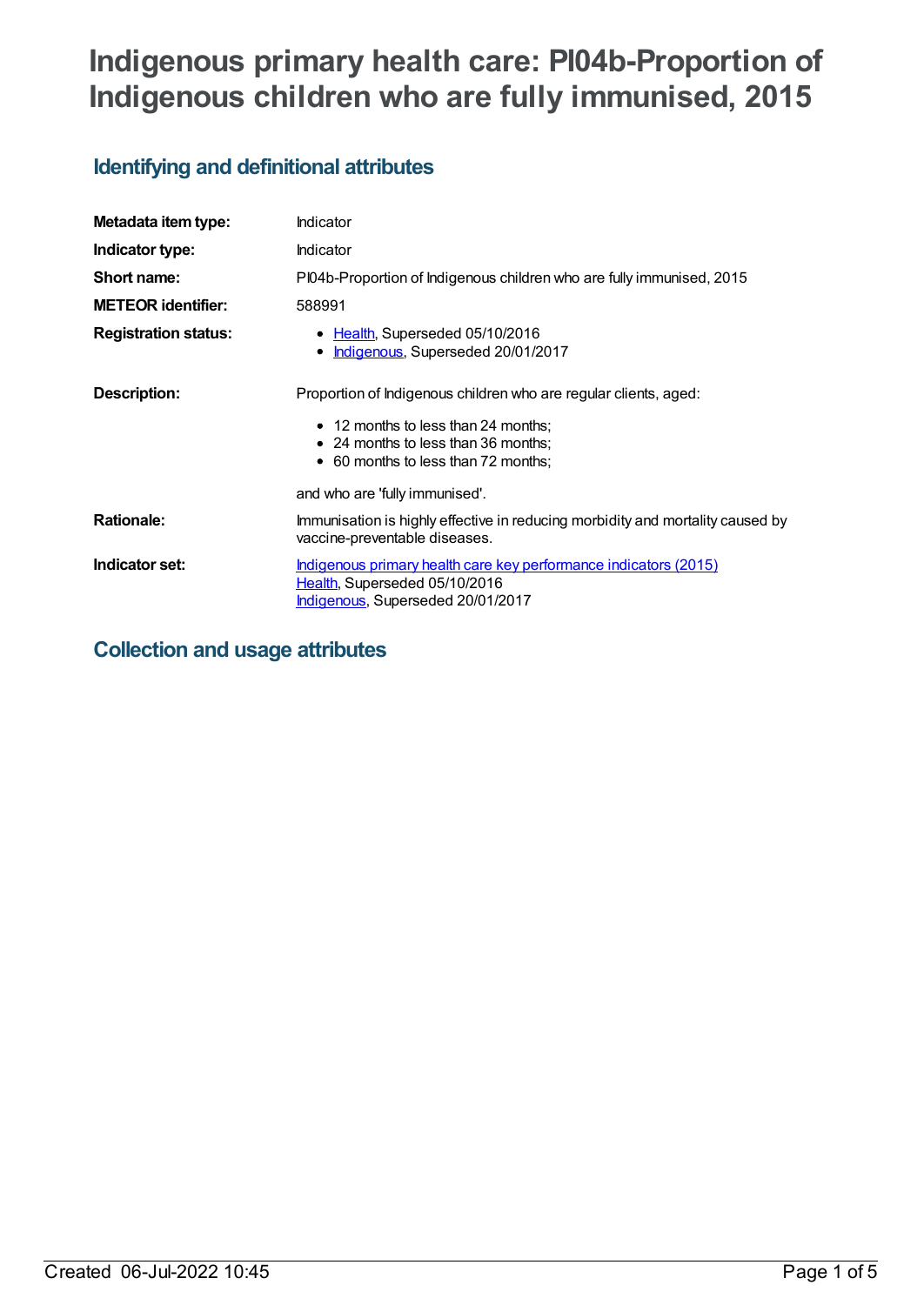#### **Computation description:** Proportion of Indigenous children who are regular clients, aged:

- 12 months to less than 24 months;
- 24 months to less than 36 months;
- 60 months to less than 72 months;

and who are 'fully immunised'.

|                     | 'Regular client' refers to a client of an OATSIH-funded primary health care service<br>(that is required to report against the Indigenous primary health care key<br>performance indicators) who has an active medical record; that is, a client who has<br>attended the OATSIH-funded primary health care service at least 3 times in 2<br>years. |
|---------------------|----------------------------------------------------------------------------------------------------------------------------------------------------------------------------------------------------------------------------------------------------------------------------------------------------------------------------------------------------|
|                     | Presented as a percentage.                                                                                                                                                                                                                                                                                                                         |
|                     | This indicator is calculated separately for each age milestone.                                                                                                                                                                                                                                                                                    |
|                     | 'Fully immunised' status is determined in accordance with the National<br>Immunisation Program Schedule (DoH 2013). The childhood vaccinations essential<br>to be considered 'fully immunised' include:                                                                                                                                            |
|                     | • DTPa (diphtheria, tetanus, pertussis)<br>• HiB (haemophilus influenzae type B)<br>$\bullet$ Polio<br>$\bullet$ Hep B (hepatitis B)<br>• MMR (measles, mumps, rubella).                                                                                                                                                                           |
|                     | A child is considered 'fully immunised' if they have received the following<br>vaccinations by the specified age milestones:                                                                                                                                                                                                                       |
|                     | • At 12 months: 3 doses DTPa; 3 doses Polio; 2 or 3 doses HiB; 2 or 3<br>doses Hep B<br>• At 24 months: 3 doses DTPa; 3 doses Polio; 3 or 4 doses HiB; 3 doses Hep<br>B; 1 dose MMR<br>• At 60 months: 4 doses DTPa; 4 doses Polio; 2 doses MMR.                                                                                                   |
| <b>Computation:</b> | (Numerator ÷ Denominator) x 100                                                                                                                                                                                                                                                                                                                    |
| Numerator:          | Calculation A: Number of Indigenous children who are regular clients, aged 12<br>months to less than 24 months and who are 'fully immunised'.                                                                                                                                                                                                      |
|                     | Calculation B: Number of Indigenous children who are regular clients, aged 24<br>months to less than 36 months and who are 'fully immunised'.                                                                                                                                                                                                      |
|                     | Calculation C: Number of Indigenous children who are regular clients, aged 60<br>months to less than 72 months and who are 'fully immunised'.                                                                                                                                                                                                      |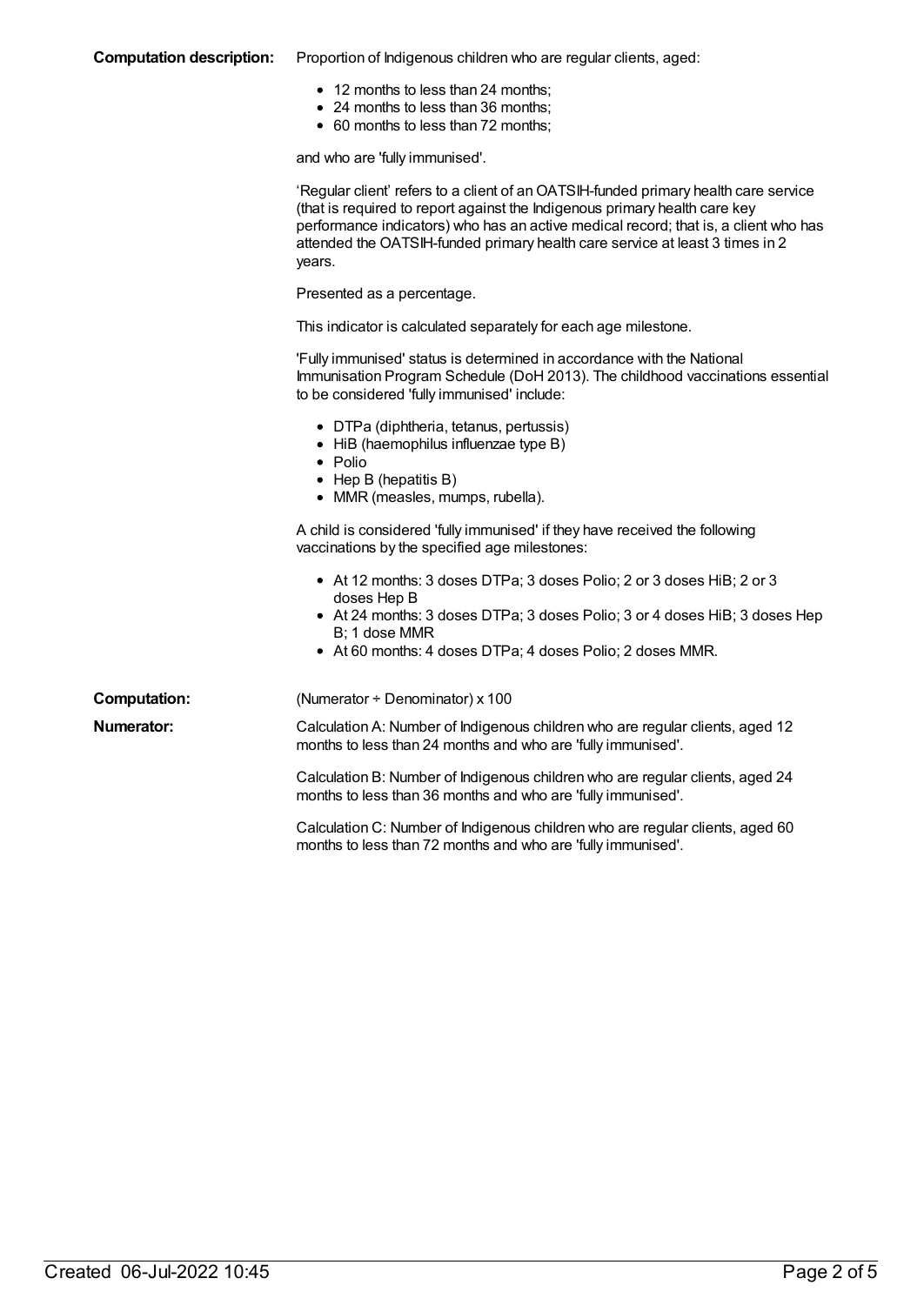[Person—Indigenous](https://meteor.aihw.gov.au/content/291036) status, code N

**Data Source**

[Indigenous](https://meteor.aihw.gov.au/content/430643) primary health care data collection

**NMDS / DSS**

[Indigenous](https://meteor.aihw.gov.au/content/585036) primary health care DSS 2015-17

**Data Element / Data Set**

[Person—age,](https://meteor.aihw.gov.au/content/303794) total years N[NN]

**Data Source**

[Indigenous](https://meteor.aihw.gov.au/content/430643) primary health care data collection

**NMDS / DSS**

[Indigenous](https://meteor.aihw.gov.au/content/585036) primary health care DSS 2015-17

**Data Element / Data Set**

[Person—regular](https://meteor.aihw.gov.au/content/436639) client indicator, yes/no code N

**Data Source**

[Indigenous](https://meteor.aihw.gov.au/content/430643) primary health care data collection

**NMDS / DSS**

[Indigenous](https://meteor.aihw.gov.au/content/585036) primary health care DSS 2015-17

**Data Element / Data Set**

[Child—fully](https://meteor.aihw.gov.au/content/457664) immunised recorded indicator, yes/no code N

**Data Source**

[Indigenous](https://meteor.aihw.gov.au/content/430643) primary health care data collection

**NMDS / DSS**

[Indigenous](https://meteor.aihw.gov.au/content/585036) primary health care DSS 2015-17

**Denominator:** Calculation A: Total number of Indigenous children who are regular clients and aged 12 months to less than 24 months.

> Calculation B: Total number of Indigenous children who are regular clients and aged 24 months to less than 36 months.

Calculation C: Total number of Indigenous children who are regular clients and aged 60 months to less than 72 months.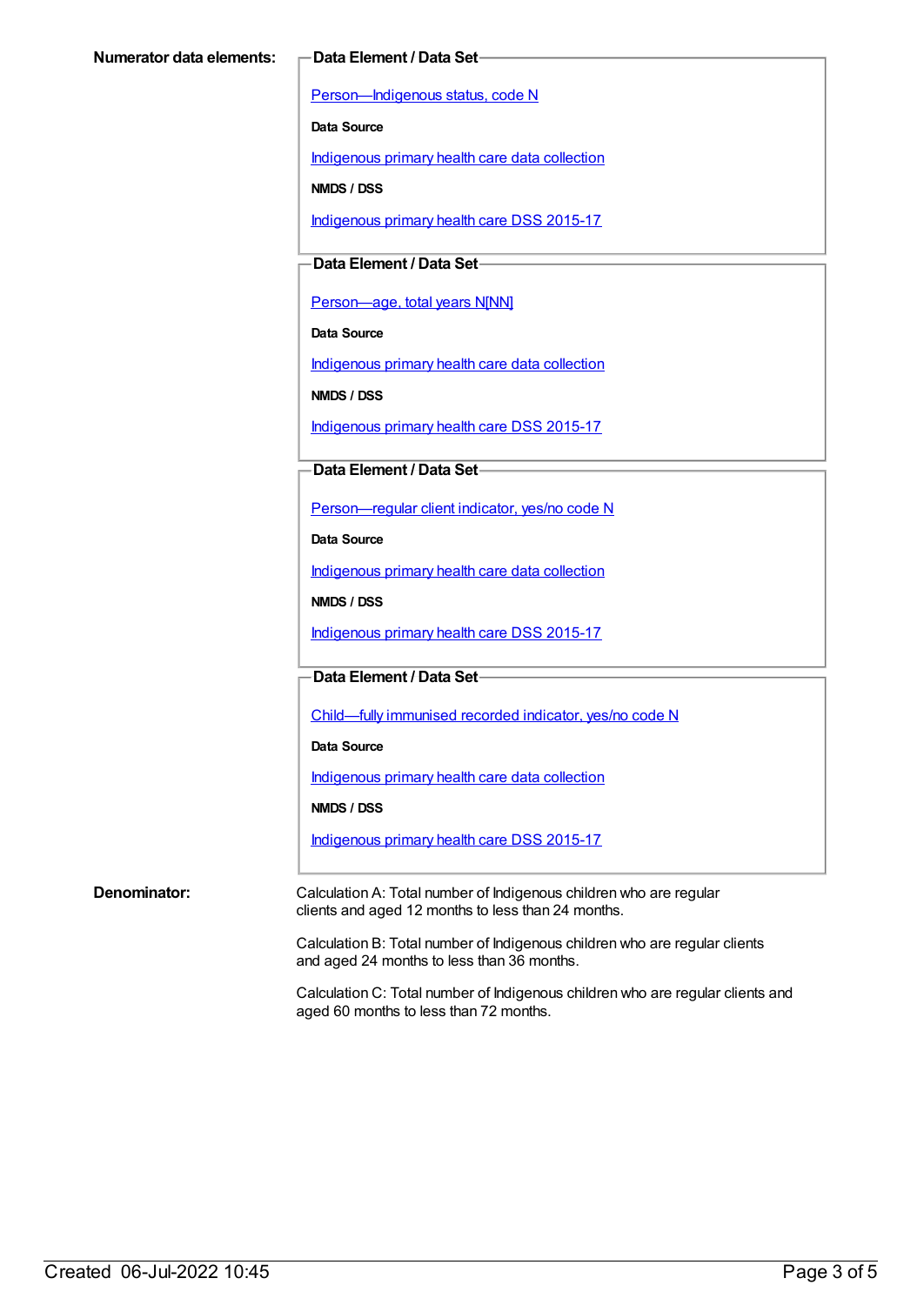| Denominator data |  |
|------------------|--|
| elements:        |  |

#### **Data Element / Data Set**

[Person—Indigenous](https://meteor.aihw.gov.au/content/291036) status, code N

**Data Source**

[Indigenous](https://meteor.aihw.gov.au/content/430643) primary health care data collection

**NMDS / DSS**

[Indigenous](https://meteor.aihw.gov.au/content/585036) primary health care DSS 2015-17

**Data Element / Data Set**

[Person—age,](https://meteor.aihw.gov.au/content/303794) total years N[NN]

**Data Source**

[Indigenous](https://meteor.aihw.gov.au/content/430643) primary health care data collection

**NMDS / DSS**

[Indigenous](https://meteor.aihw.gov.au/content/585036) primary health care DSS 2015-17

#### **Data Element / Data Set**

[Person—regular](https://meteor.aihw.gov.au/content/436639) client indicator, yes/no code N

**Data Source**

[Indigenous](https://meteor.aihw.gov.au/content/430643) primary health care data collection

**NMDS / DSS**

[Indigenous](https://meteor.aihw.gov.au/content/585036) primary health care DSS 2015-17

### **Representational attributes**

| <b>Representation class:</b> | Proportion |
|------------------------------|------------|
| Data type:                   | Real       |
| Unit of measure:             | Person     |

#### **Indicator conceptual framework**

| Framework and | Effective/Appropriate/Efficient |
|---------------|---------------------------------|
| dimensions:   |                                 |

### **Data source attributes**

**Data sources: Data Source**

[Indigenous](https://meteor.aihw.gov.au/content/430643) primary health care data collection

**Frequency**

6 monthly

**Data custodian**

Australian Institute of Health and Welfare.

### **Source and reference attributes**